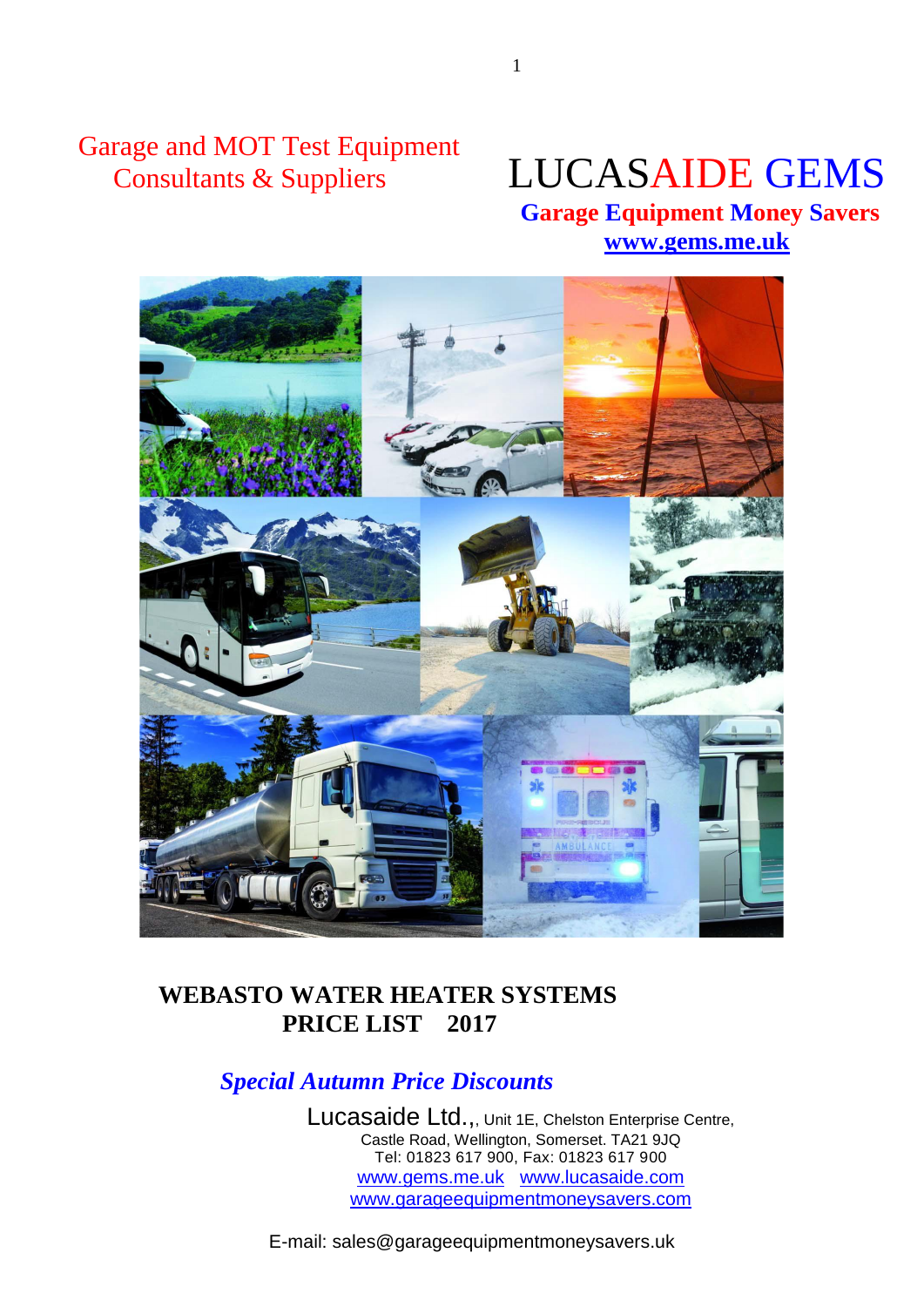## **Water Heaters** *Comfort, safety and convenience*

- Performance from 4 up to 35kW
- Versatile use for all market segments
- Compact design
- Robust combustion technology and dependable operation
- Broad spectrum of applications

## **Parking Heater & Engine Pre Heat Upgrade Kits**

Kits are available to upgrade direct diesel injection vehicles installed with a Webasto heater as a supplementary boost heater from factory to enjoy the full features and benefits of a parking heater system. For further information and pricing, please contact our Sales Department

# **Water Heating Systems**

**Thermo Top E 4.2kW Water Heater**

## **Vehicle Heater Kits**

9003169C **Petrol** Thermo Top E Basic Vehicle Universal kit without operating control 12v List price £915.33

## **GEMS Special Deal Price £ 755.00 + vat**

9003170C **Diesel** Thermo Top E Basic Vehicle Universal kit without operating control 12v List price £915.33

**GEMS Special Deal Price £ 755.00 + vat**

## **Marine Heater Kits**

4110462G **Diesel** Thermo Top E Narrowboat Kit 12v with seven day programmable digital timer & filter List price £1434.60 **GEMS Special Deal Price £ 1,184.00 + vat**

## **Water Heating Systems Thermo Top C/Z 5.2kW Water Heater**

## **Vehicle Heater Kits**

9003167C **Petrol** Thermo Top C Basic Vehicle Universal kit without operating control 12v

> Lucasaide Ltd.,, Unit 1E, Chelston Enterprise Centre, Castle Road, Wellington, Somerset. TA21 9JQ Tel: 01823 617 900, Fax: 01823 617 900 www.gems.me.uk www.lucasaide.com www.garageequipmentmoneysavers.com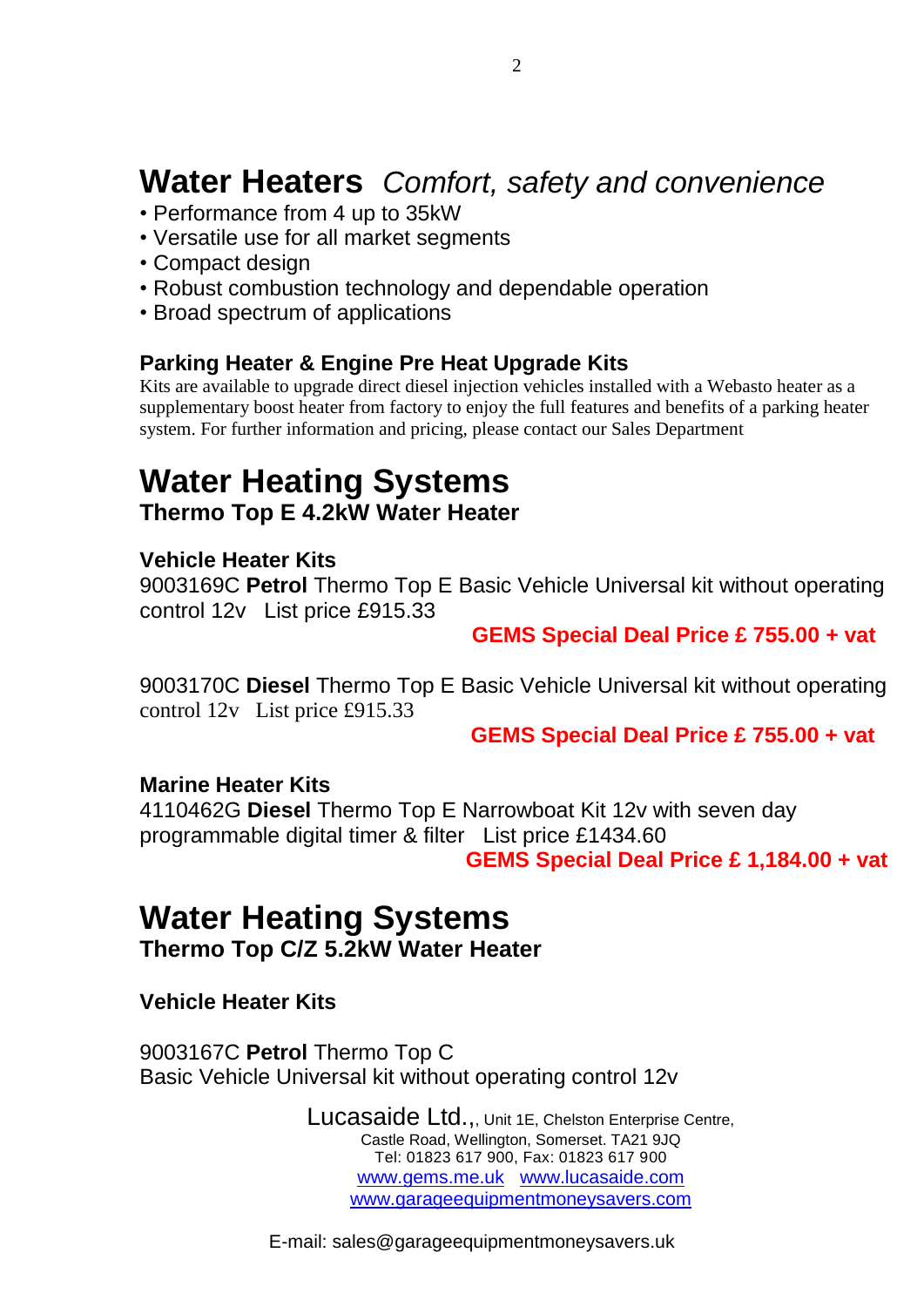List price £1172.88

## **GEMS Special Deal Price £ 967.00 + vat**

9003168C **Diesel** Thermo Top C Basic Vehicle Universal kit without operating control 12v List price £1172.88

**GEMS Special Deal Price £ 967.00 + vat**

## 89246C **Diesel** Thermo Top Z

Basic Vehicle Supplementary Heater Universal kit 12v List price £905.42

## **GEMS Special Deal Price £ 747.00 + vat**

89247D Upgrade Kit for Thermo Top Z List price £409.86 **GEMS Special Deal Price £ 338.00 + vat**

#### **Marine Heater Kits**

41K5037C **Diesel** Thermo Top C Narrowboat Kit 12v with seven day programmable digital timer & filter List price £1477.63

#### **GEMS Special Deal Price £ 1,219.00 + vat**

#### **Marine Heater Kits**

41K5083C **Diesel** Thermo Top C MARINE Kit 12v with programmable digital timer List price £1677.09

**GEMS Special Deal Price £ 1,384.00 + vat**

## **Water Heating Systems**

**Thermo Top Evo Range Water Heaters**

## **Vehicle Heater Kits**

## **1314812B Thermo Top Evo 4 Petrol 12v**

(Contains heater, circulating pump, standard wiring harness with relay and fuses) List price £715.44

## **GEMS Special Deal Price £ 591.00 + vat**

#### **1314816B Thermo Top Evo 4 Diesel 12v**

(Contains heater, circulating pump, standard wiring harness with relay and fuses) List price £715.44

#### **GEMS Special Deal Price £ 519.00 + vat**

## **1314811A Thermo Top Evo 5 Petrol 12v**

(Contains heater, circulating pump, standard wiring harness with relay and fuses)

Lucasaide Ltd.,, Unit 1E, Chelston Enterprise Centre, Castle Road, Wellington, Somerset. TA21 9JQ Tel: 01823 617 900, Fax: 01823 617 900 www.gems.me.uk www.lucasaide.com www.garageequipmentmoneysavers.com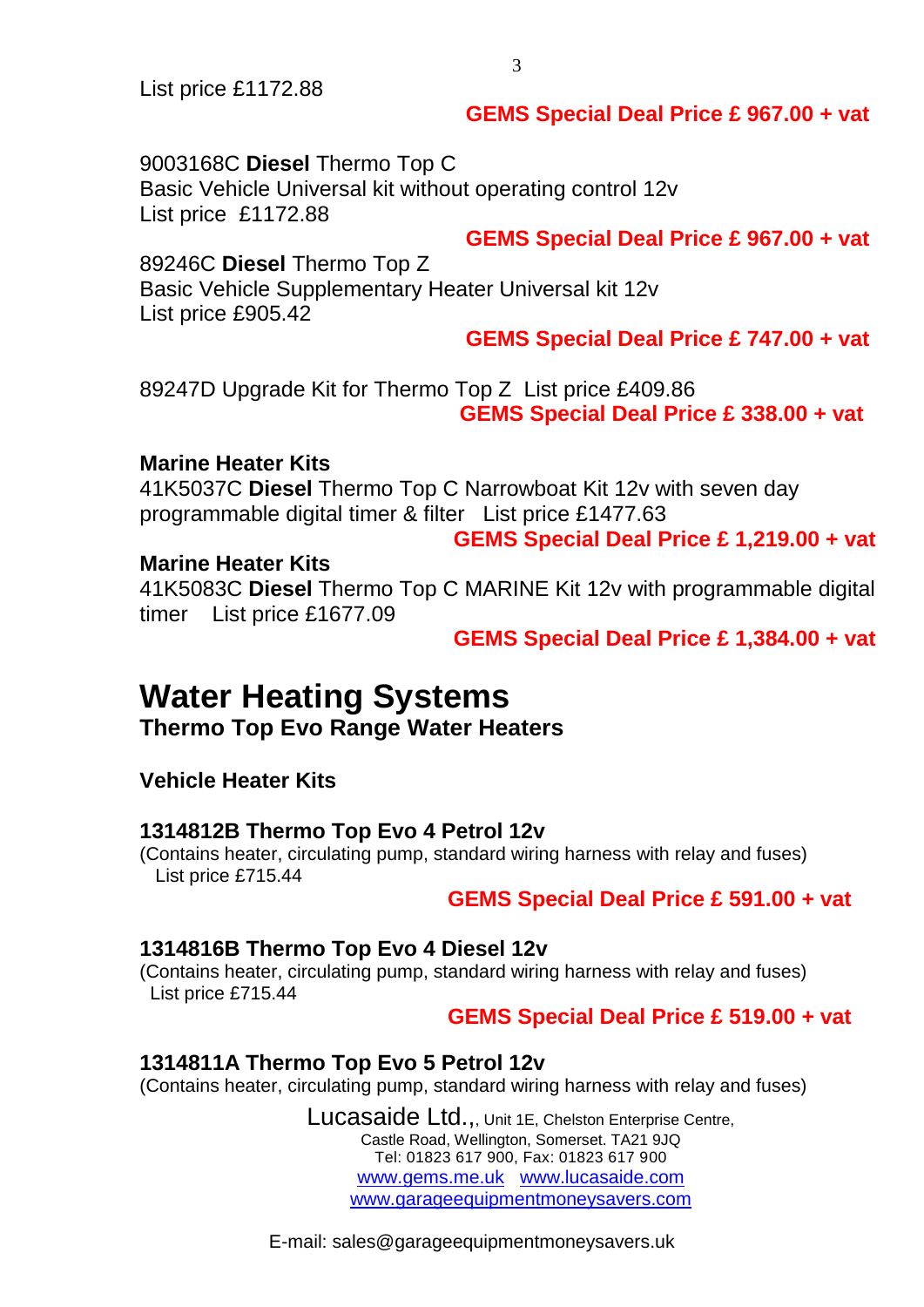## **GEMS Special Deal Price £ 742.00 + vat**

## **1314815A Thermo Top Evo 5 Diesel 12v**

(Contains heater, circulating pump, standard wiring harness with relay and fuses) List price £899.31

### **GEMS Special Deal Price £ 742.00 + vat**

#### **1314810A Thermo Top Evo 5+ Petrol 12v**

(Contains heater, circulating pump, standard wiring harness with relay and fuses) List price £995.70

#### **GEMS Special Deal Price £ 822.00 + vat**

#### **1314814A Thermo Top Evo 5+ Diesel 12v**

(Contains heater, circulating pump, standard wiring harness with relay and fuses) List price £995.70

 **GEMS Special Deal Price £ 822.00 + vat**

## **1314818D Standard Installation Kit for Thermo Top Evo**

(Contains water connection, device holder, connection, fan control, exhaust system with silencer, air intake system with silencer)

Note: Dedicated vehicle installation kits (LHD vehicles) are also available – details on request

List price £203.49

## **GEMS Special Deal Price £ 173.00 + vat**

## **Water Heating Systems Thermo 50 5.2kW Water Station**

The Webasto Water Station acts as a central unit for the heating of the vessel's warm water heating system (such as radiators & fan heat exchangers). Additionally, domestic warm water is heated on demand using a Webasto Calorifier. The switching from central heating to domestic warm water heating is done automatically.

*Please note that due to the specialist nature of these products, pricing will be provide upon application*

3

**77054500 Diesel Thermo 50 Marine Water Station 12v**

## **77054600 Diesel Thermo 50 Marine Water Station 24v**

Lucasaide Ltd.,, Unit 1E, Chelston Enterprise Centre, Castle Road, Wellington, Somerset. TA21 9JQ Tel: 01823 617 900, Fax: 01823 617 900 www.gems.me.uk www.lucasaide.com www.garageequipmentmoneysavers.com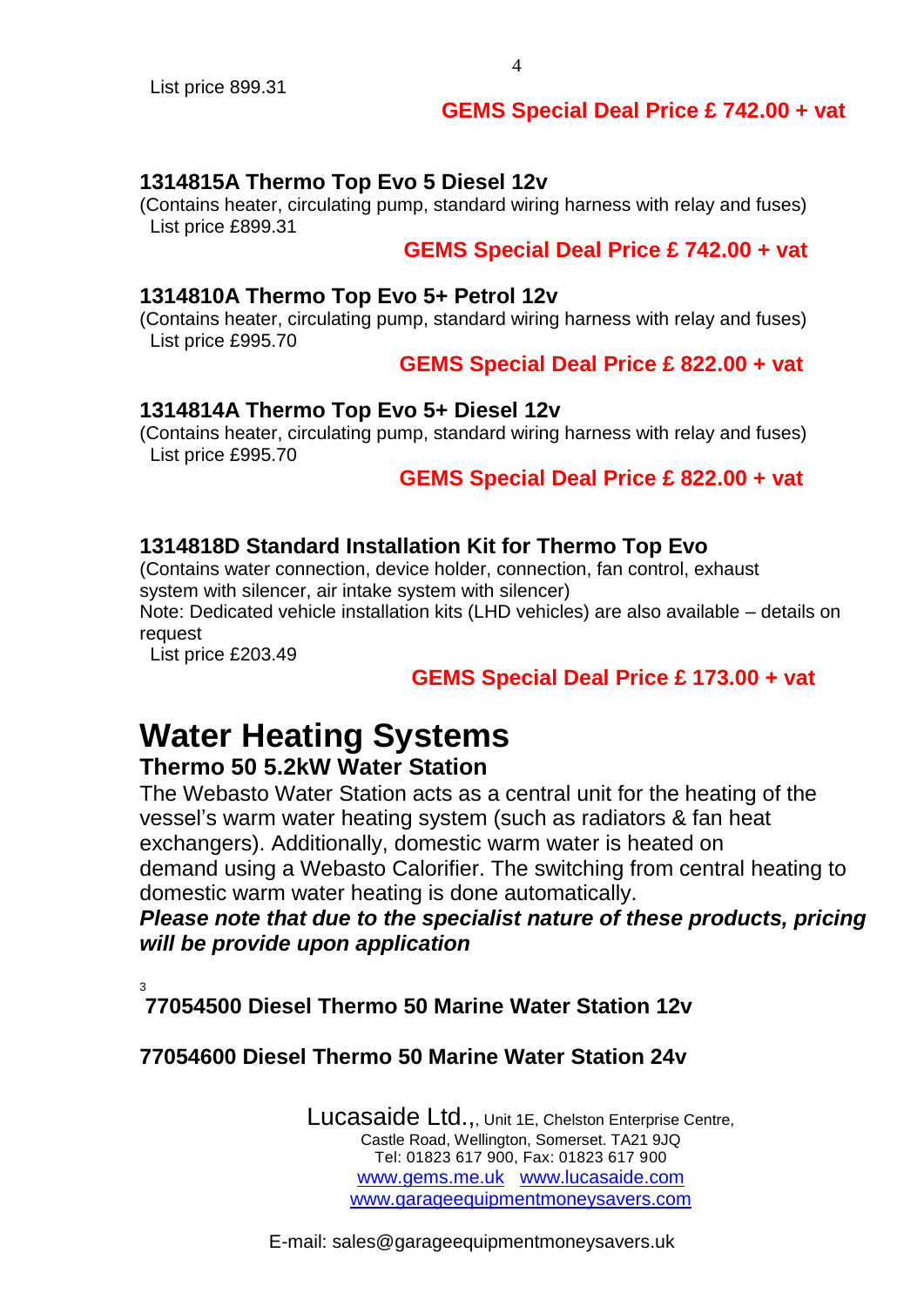## **Water Heating Systems Thermo Top C 300 Motor caravan Parking Heater**

## **41K107D Panel Van/Small Van (Universal Kit)**

**Diesel** Thermo Top C 300 5.2kW Universal quick heat independent hot water system complete with header tank, plate heat exchanger, mixer valve, one heater blower, dedicated panel switch, associated pipe work, fittings etc List price £1906.17

## **GEMS Special Deal Price £ 1,573.00 + vat**

Note: Use one blower box for small van (e.g. VW Transporter size). Use an additional Silencio 2 Blower Box for larger sized vehicles (e.g. Fiat Ducato/Renault Master). Refer to blower box section for part numbers and pricing)

#### 33 **Thermo Top C 300 Motor caravan Parking Heater**

Dedicated parking heater kits are available for a wide range of motorhomes. Please note that these are based on LHD vehicles however can be adapted for RHD installations. Please contact our Sales Department for further information and pricing for your application.

## **Thermo Top Range Water Heaters Operating Controls**

Price £362.22+ vat **Price £185.37+ vat** Price  $£453.13 + vat$ Price  $£248.72 + vat$ Price £285.57 + vat Price  $£133.65 + vat$ Price  $£115.93 + vat$ Price  $£330.51 + vat$ Price  $£44.69 +vat$ Price £1.76 + vat Price  $£38.73 + vat$ Price  $£42.48 + *v*at$ Price £51.72 + vat

Not Shown Marine 7 day programmable timer 12v Not Shown Thermo Call (operation via smartphone)

> Lucasaide Ltd.,, Unit 1E, Chelston Enterprise Centre, Castle Road, Wellington, Somerset. TA21 9JQ Tel: 01823 617 900, Fax: 01823 617 900 www.gems.me.uk www.lucasaide.com www.garageequipmentmoneysavers.com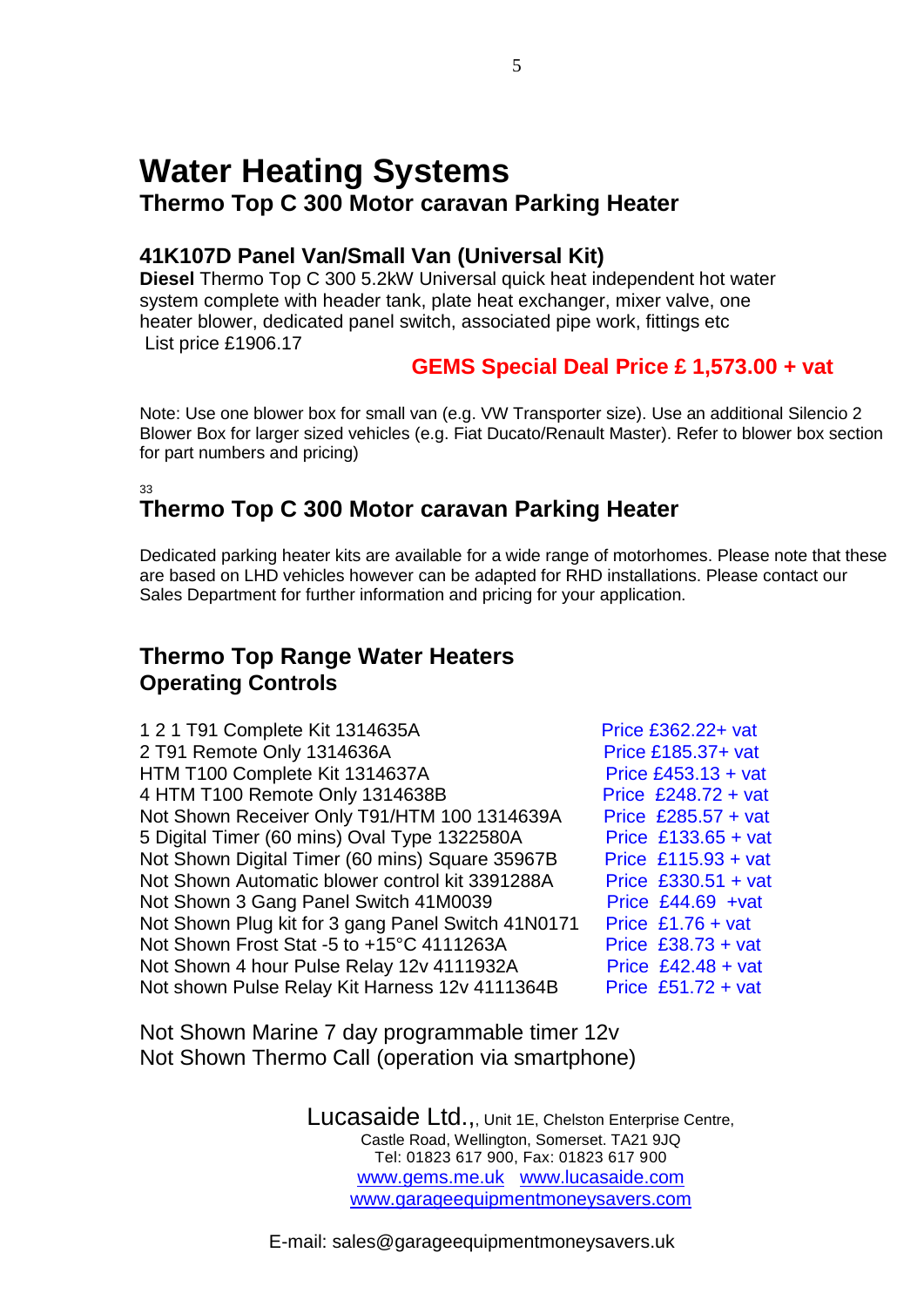Not Shown SmartController & MultiController



## **Water Heating Systems Thermo Pro 50 Eco 5.0kW Water Heater Heater Kits**

9026553B **Diesel** Thermo Pro 50 Eco Base kit (includes heater, fuel pump & water pump) without operating control 24v List price £1377.57  **GEMS Special Deal Price £ 1,136.00 + vat**

9026722A **Universal Installation kit** for Thermo Pro 50 Eco (includes wiring harness, fuel tank extractor, exhaust, exhaust silencer, air intake silencer, water hoses, water connectors, heater bracket & mounting accessories)

List price £357.81

## **GEMS Special Deal Price £ 296.00 + vat**

## **Operating Controls**

| <b>No Description</b>              | Part No.                              | <b>GEMS Price</b> |
|------------------------------------|---------------------------------------|-------------------|
| 1 2 Position Switch 24y 109999     |                                       | £82.63            |
|                                    | 2 Room Thermostat Unswitched 1320587A | £95.80            |
|                                    | 3 Room Thermostat Electrical 34875A   | £372.47           |
| 4 Room Thermostat Sensor 82356A    |                                       | £105.59           |
| 5 Timer Mounting Plate 474630      |                                       | £26.83            |
| 6 Timer Housing 475866             |                                       | £50.41            |
| 7 Digital Timer/Alarm 24v 1322636A |                                       | £372.46           |

Lucasaide Ltd.,, Unit 1E, Chelston Enterprise Centre, Castle Road, Wellington, Somerset. TA21 9JQ Tel: 01823 617 900, Fax: 01823 617 900 www.gems.me.uk www.lucasaide.com www.garageequipmentmoneysavers.com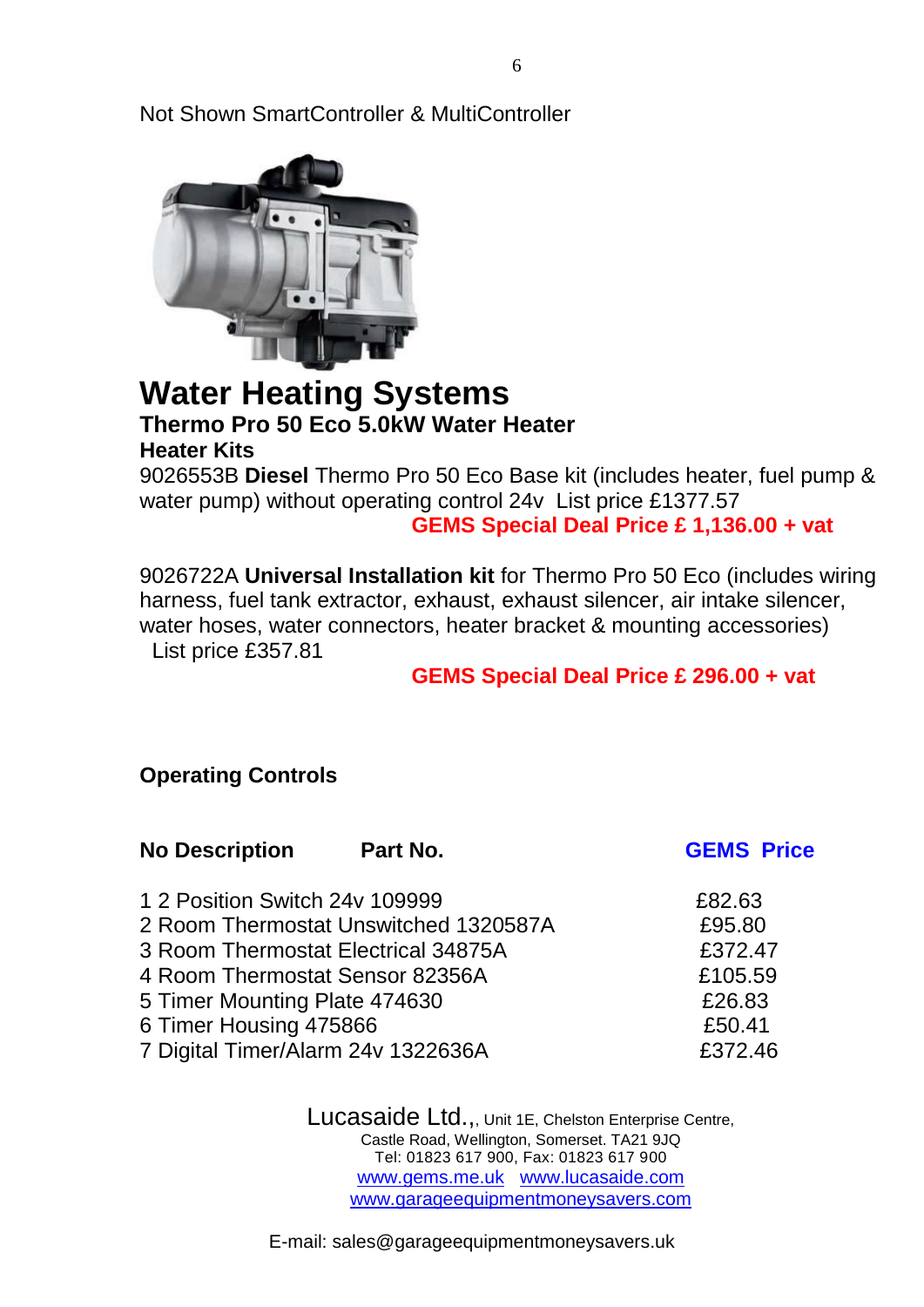

## **Water Heating Systems Thermo Pro 90 9.1kW Water Heater**

## **Vehicle Heater Kits**

9023075C **Diesel** Thermo Pro 90 Base Heater with fuel pump without operating control 12v List price £1466.61  **GEMS Special Deal Price £1,209.00 + vat**

9024620A Universal Vehicle Installation Kit 12v for Thermo Pro 90 List price £329.26

**GEMS Special Deal Price £279.00 + vat**

9023076C **Diesel** Thermo Pro 90 Base Heater with fuel pump without operating control 24v List price £1466.61 **GEMS Special Deal Price £1,209.00 + vat**

9024621A Universal Vehicle Installation Kit 24v for Thermo Pro 90 List price £329.26

**GEMS Special Deal Price £279.00 + vat**

## **Marine Heater Kits**

4111135E Diesel Thermo Pro 90 Marine heater kit 12v List price £2093.69

## **GEMS Special Deal Price £1,727.00 + vat**

4111185D Diesel Thermo Pro 90 Marine heater kit 24v List price £2093.69

## **GEMS Special Deal Price £1,727.00 + vat**

Lucasaide Ltd.,, Unit 1E, Chelston Enterprise Centre, Castle Road, Wellington, Somerset. TA21 9JQ Tel: 01823 617 900, Fax: 01823 617 900 www.gems.me.uk www.lucasaide.com www.garageequipmentmoneysavers.com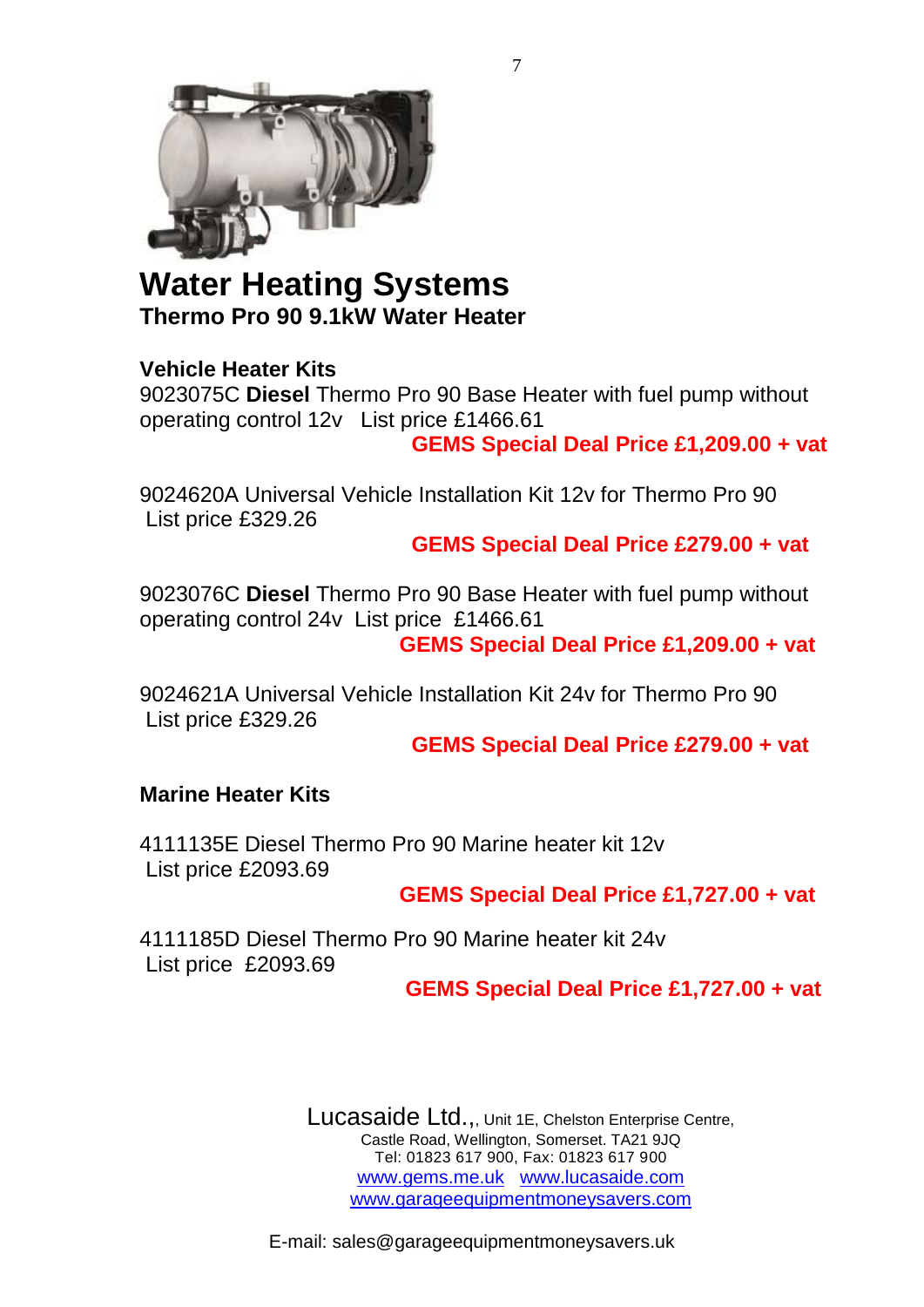## **Thermo Pro 90 / ST / S Water Heaters Operating Controls**

- 1 2 Position Switch 12v 109995 Price £82.63 2 Position Switch 24v 109999 Price £82.63
- 2 Room Thermostat Unswitched 1320587A Price £95.80
- 3 Room Thermostat Electrical 34875A Price £372.47
- 4 Room Thermostat Sensor 82356A Price £105.59
- 5 Timer Mounting Plate 474630 Price £26.83
- 6 Timer Housing 475866 Price £50.41
- 7 Digital Timer/Alarm 12v 88204A Price £372.46 Digital Timer/Alarm 24v 1322636A Price £372.46

Not Shown Marine 7 day programmable timer 12v Not Shown Thermo Call (operation via smartphone) Not Shown SmartController & MultiController



## **Water Heating Systems DBW2010 13kW / DBW 2016 16kW Water Heaters**

## **Vehicle Heater Kits**

9023677A **Diesel** DBW 2010 Heater with 2 position switch & switch plate 12v List price £2608.07

## **GEMS Special Deal Price £2,152.00 + vat**

9023679A **Diesel** DBW 2010 Heater with 2 position switch & switch plate 24v List price £2608.07

**GEMS Special Deal Price £2,152.00 + vat**

9012936A **Diesel** DBW 2016 Heater with 2 position switch & switch plate 12v List price £2401.95

## **GEMS Special Deal Price £1,982.00 + vat**

Lucasaide Ltd.,, Unit 1E, Chelston Enterprise Centre, Castle Road, Wellington, Somerset. TA21 9JQ Tel: 01823 617 900, Fax: 01823 617 900 www.gems.me.uk www.lucasaide.com www.garageequipmentmoneysavers.com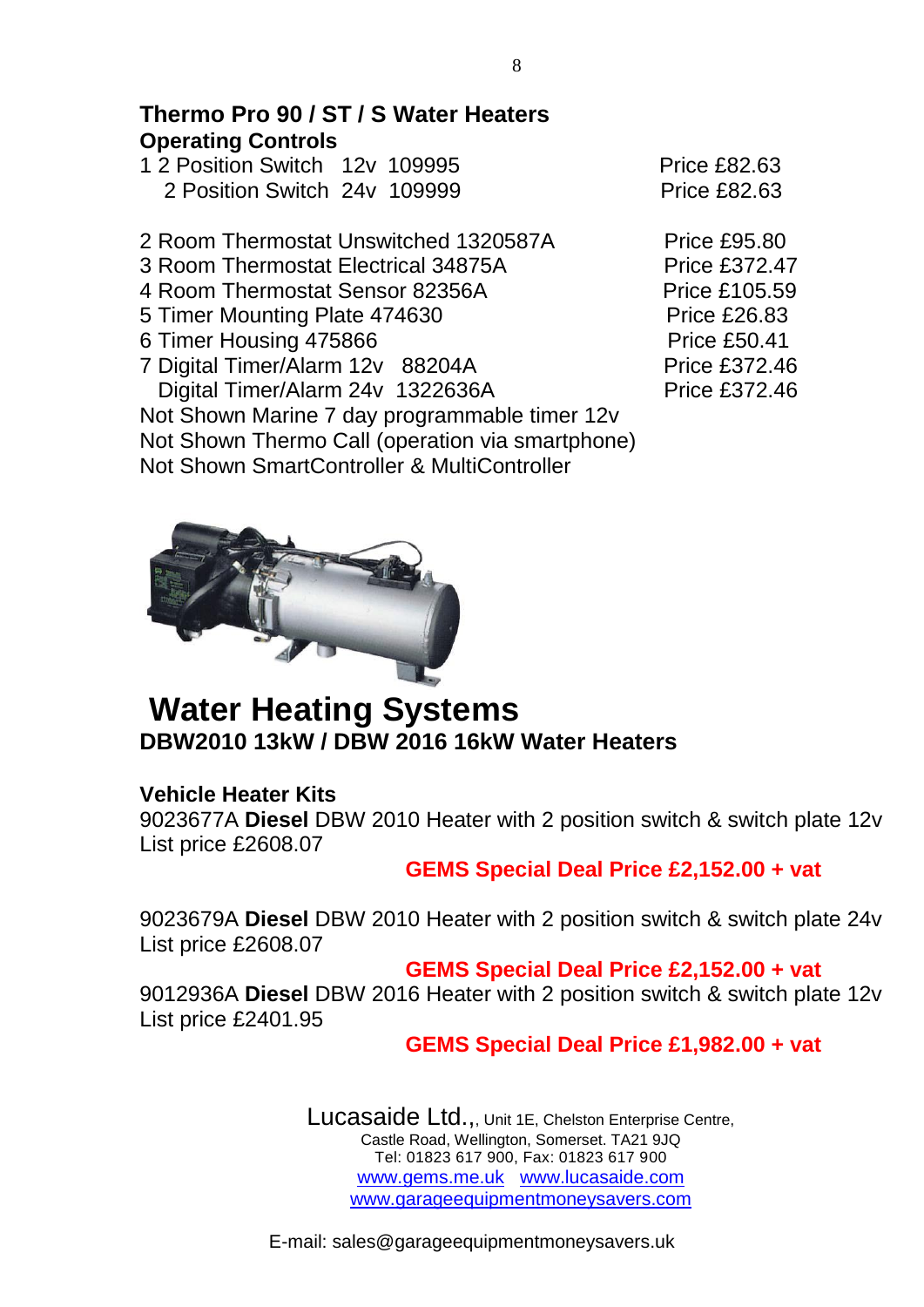9012935A **Diesel** DBW 2016 Heater with 2 position switch & switch plate 24v List price £2401.95

## **GEMS Special Deal Price £1,982.00 + vat**

## **DBW2010 / DBW 2016 Water Heaters Operating Controls** 2 Position Switch 12v 109995 Price £82.63 2 Position Switch 24y 109999 Price £82.63 2 Room Thermostat Unswitched 1320587A Price £95.80 3 Digital Timer 12v 88204A Price £372.46 Digital Timer 24v 1322636A Price £372.46 4 Timer Mounting Plate 474630 Price £26.83 5 Timer Housing 475866 Price £50.41

Not Shown Smart Controller & Multi Controller

## **Water Heating Systems Thermo 230 23kW / Thermo 300 30kW Thermo 350 35kW Water Heaters**

## **Vehicle Heater Kits**

85312B **Diesel** Thermo 230 Heater with fuel filter, 2 position switch & switch plate 24v List price£2021.09

## **GEMS Special Deal Price £1,667.00 + vat**

85313B **Diesel** Thermo 300 Heater with fuel filter, 2 position switch & switch plate 24v List price£1785.97

#### **GEMS Special Deal Price £1,473.00 + vat**

411645 **Diesel** Thermo 300 Heater pre-boxed with U4814 water pump (requires operating device – see operating controls section)

List price £2616.67

## **GEMS Special Deal Price £2,159.00 + vat**

85314C **Diesel** Thermo 350 Heater with fuel filter, 2 position switch & switch plate 24v List price £2235.67

## **GEMS Special Deal Price £1,844.00 + vat**

Lucasaide Ltd.,, Unit 1E, Chelston Enterprise Centre, Castle Road, Wellington, Somerset. TA21 9JQ Tel: 01823 617 900, Fax: 01823 617 900 www.gems.me.uk www.lucasaide.com www.garageequipmentmoneysavers.com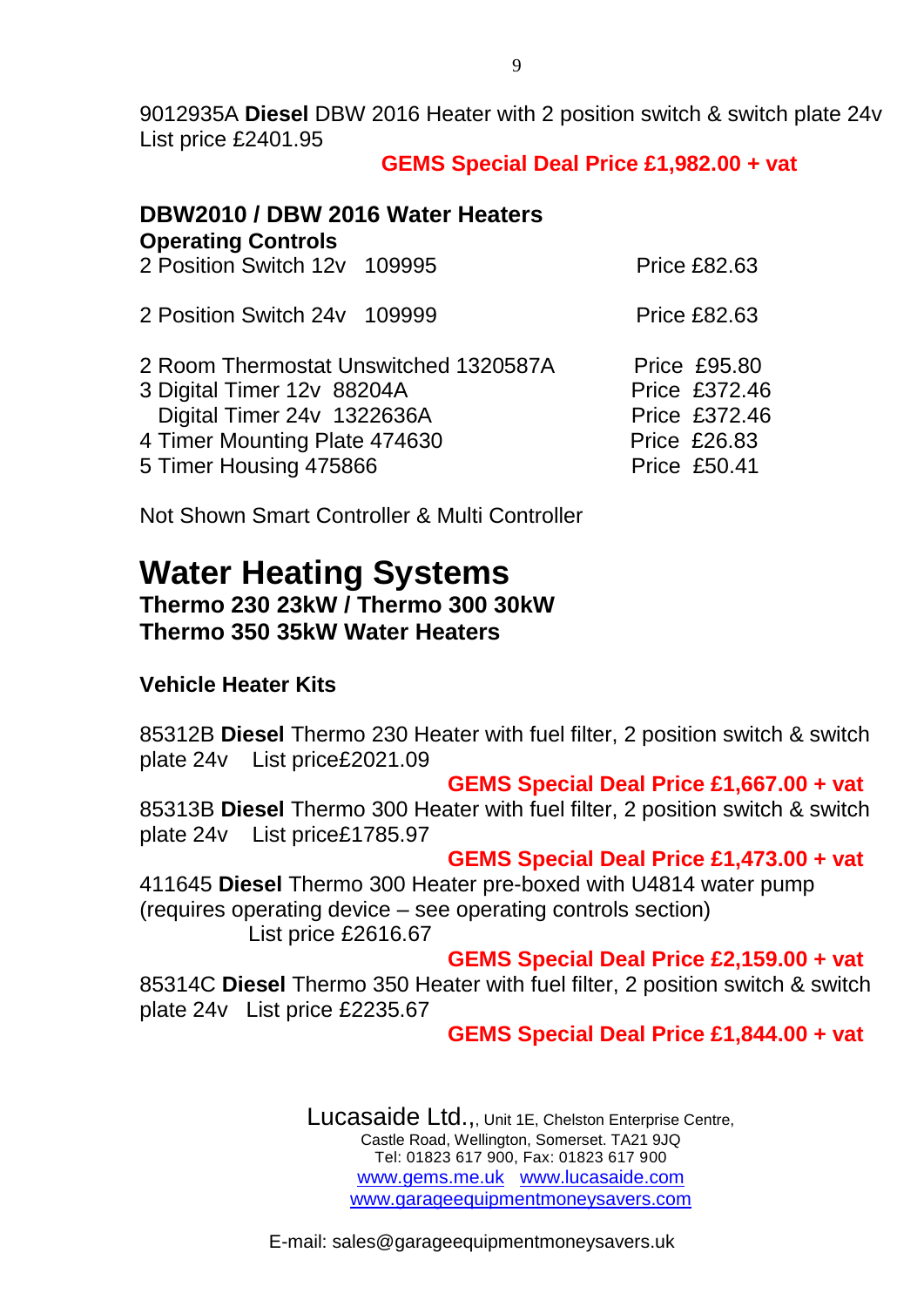## **Thermo 230 / Thermo 300 / Thermo 350 Water Heaters Operating Controls**

| 2 Position Switch 24v 109999                       | <b>Price £82.63</b>  |
|----------------------------------------------------|----------------------|
| 2 Digital Timer 24v 1322636A                       | Price £372.46        |
| 3 Timer Mounting Plate 474630                      | <b>Price £26.83</b>  |
| 4 Timer Housing 475866                             | <b>Price £50.41</b>  |
| Not Shown Timer Installation Module for use        |                      |
| with heater kit 411645. Includes 24v hour digital  |                      |
| timer, fuel cut off switch and exhaust pipe        |                      |
| 411286                                             | <b>Price £501.12</b> |
| Not Shown Switch Installation Module for use       |                      |
| with heater kit 411645. Includes operating switch, |                      |
| fuel cut off switch and exhaust pipe 411287        | Price £284.26        |
|                                                    |                      |

Not Shown Smart Controller & Multi Controller

## **Circulation Pumps U4810 / U4846**



#### Volume flow against 0.15 bar l/h 1600 9024186B **U4810** 12v with bracket Price £243.14

458384 **U4810** 12v without bracket Price £527.24 9024187B **U4810** 24y with bracket Price £451.28 9024185B **U4810** 24v without bracket Price £527.24

## **U4846 Variants**

**U4810 Variants** 

Volume flow against 0.3 bar l/h 700 1322438A U4846 12v without bracket Price £310.11 1322824A U4846 24v without bracket Price £363.85

Lucasaide Ltd.,, Unit 1E, Chelston Enterprise Centre, Castle Road, Wellington, Somerset. TA21 9JQ Tel: 01823 617 900, Fax: 01823 617 900 www.gems.me.uk www.lucasaide.com www.garageequipmentmoneysavers.com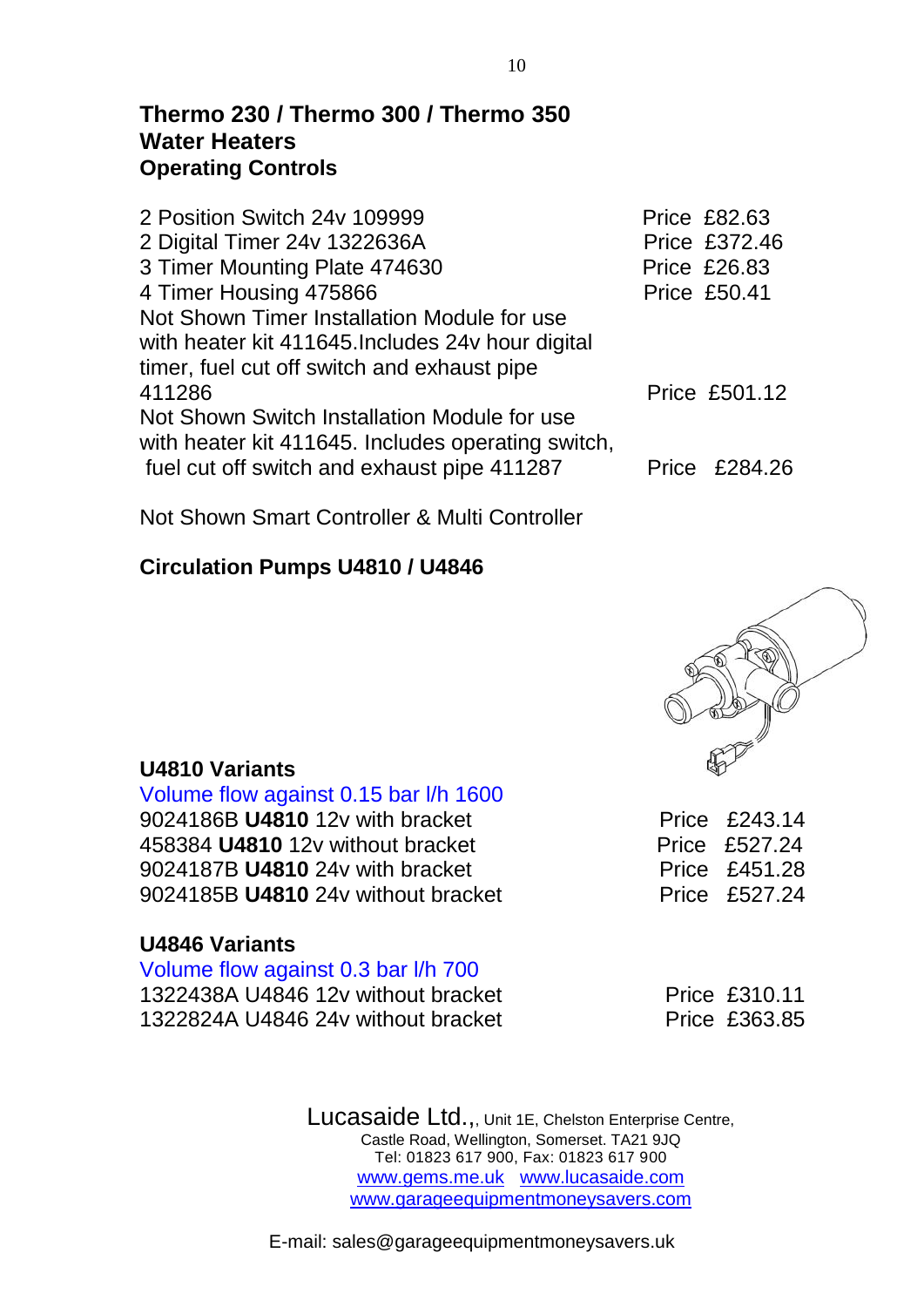## **Circulation Pumps U4847 / U4814 (Aquavent 5000) U4847 Variants**

#### **Volume flow against 0.14 bar l/h 500**

98237B **U4847** 24v for Thermo 50 axial socket Price £243.97 1320360A **U4847** econ 130° **Price £236.87** 9017982A U4847 econ axial **Price £243.97** 

## **U4814 (Aquavent 5000) Variants**

## **Volume flow against 0.2 bar l/h 5000**

| 9810045A U4814 12v (pos 1)      | Price £335.84 |
|---------------------------------|---------------|
| 43150C <b>U4814</b> 24v (pos 1) | Price £202.92 |
| 63699C U4814 24v (pos 2)        | Price £522.68 |
| 21191D <b>U4814</b> 24v (pos 3) | Price £522.68 |
| 86496E U4814 24v (pos 4)        | Price £522.68 |

#### **Circulation Pumps U4854 (Aquavent 5000S)/ U4856 (Aquavent U4854 (Aquavent 5000S) Variants**

| Volume flow against 0.2 bar I/h 5000 |               |
|--------------------------------------|---------------|
| 1301681A U4854 24v (Pos 1)           | Price £641.72 |
| 1302710A U4854 24v (Pos 2)           | Price £641.72 |
| 1302711A U4854 24v (Pos 3)           | Price £641.72 |

## **U4856 (Aquavent 6000 SC) Variants**

| Volume flow against 0.4 bar I/h 6000 |            |               |
|--------------------------------------|------------|---------------|
| 1314659A U4856 24V (Pos 1)           | Price      | £975.26       |
| 2710196A U4856 24V (Pos 2)           |            | Price £975.26 |
| 1314660A U4856 24V (Pos 3)           |            | Price £975.26 |
| 1314728A U4856 24V (Pos 4)           |            | Price £975.26 |
| 1314554A U4856 24V (Pos 5)           |            | Price £975.26 |
| 1314670A U4856 24V (Pos 6)           |            | Price £975.26 |
| 1314661A U4856 24V (Pos 7)           |            | Price £854.08 |
| 11117198A U4856 24V (Pos 8)          | Price £POA |               |

Lucasaide Ltd.,, Unit 1E, Chelston Enterprise Centre, Castle Road, Wellington, Somerset. TA21 9JQ Tel: 01823 617 900, Fax: 01823 617 900 www.gems.me.uk www.lucasaide.com www.garageequipmentmoneysavers.com

11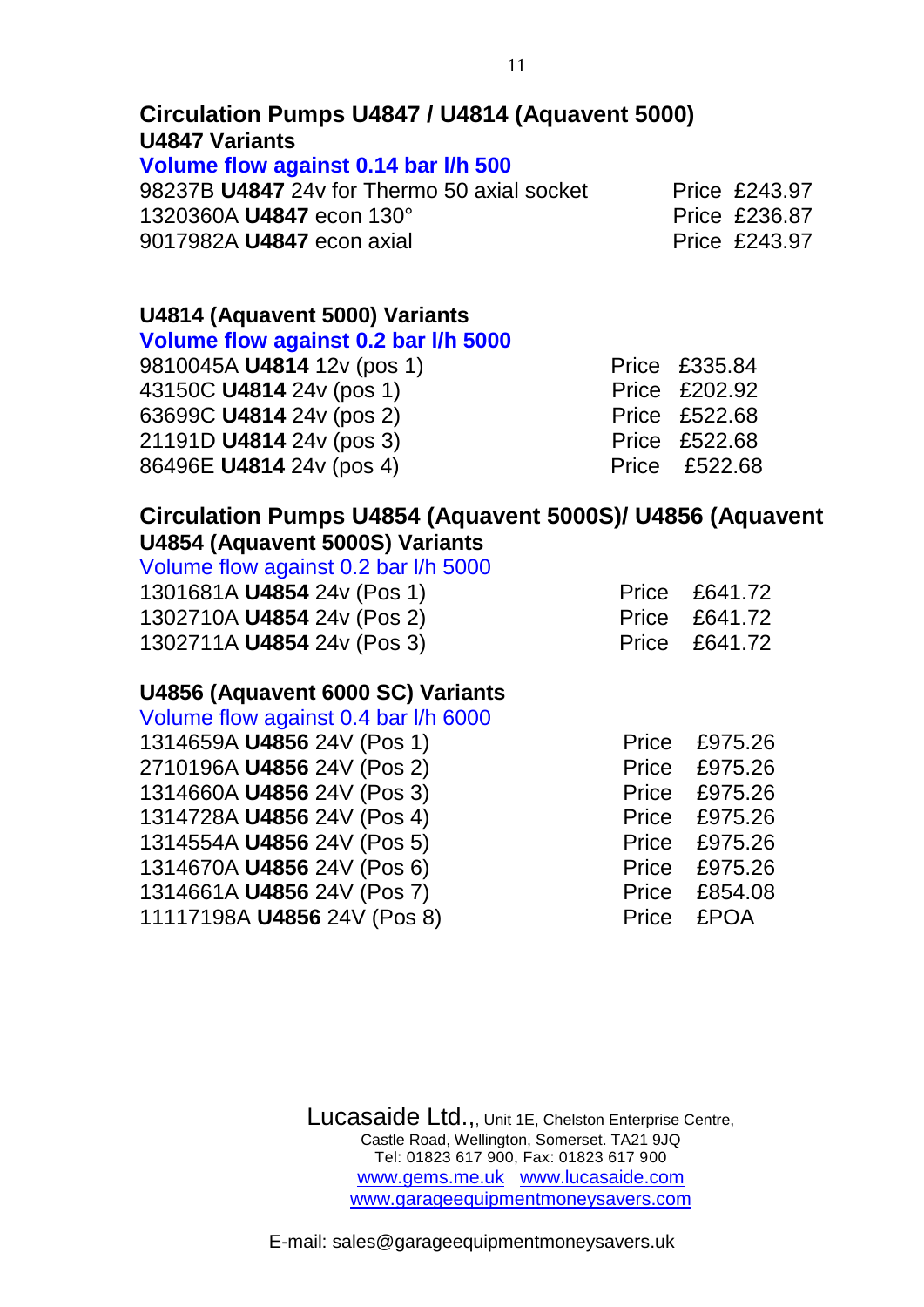## **Parking Cooler Cool Top RTE**



- Parking cooling without engine operation
- Energy-efficient operation
- Optimum air distribution and quiet operation
- Low voltage cut-off facility ensures the engine will start
- Specific dedicated truck fitting kits are also available pricing upon request

9033216A Parking Cooler Cool Top RTE unit including remote control  **GEMS PRICE £1497.56** 9033229A Universal fitting kit – Cool Top RTE

GEMS PRICE £104.74

*A range of vehicle specific fitting kits are also available – please contact us for further details & pricing on request.*

## **Climate Control**



Lucasaide Ltd.,, Unit 1E, Chelston Enterprise Centre, Castle Road, Wellington, Somerset. TA21 9JQ Tel: 01823 617 900, Fax: 01823 617 900 www.gems.me.uk www.lucasaide.com www.garageequipmentmoneysavers.com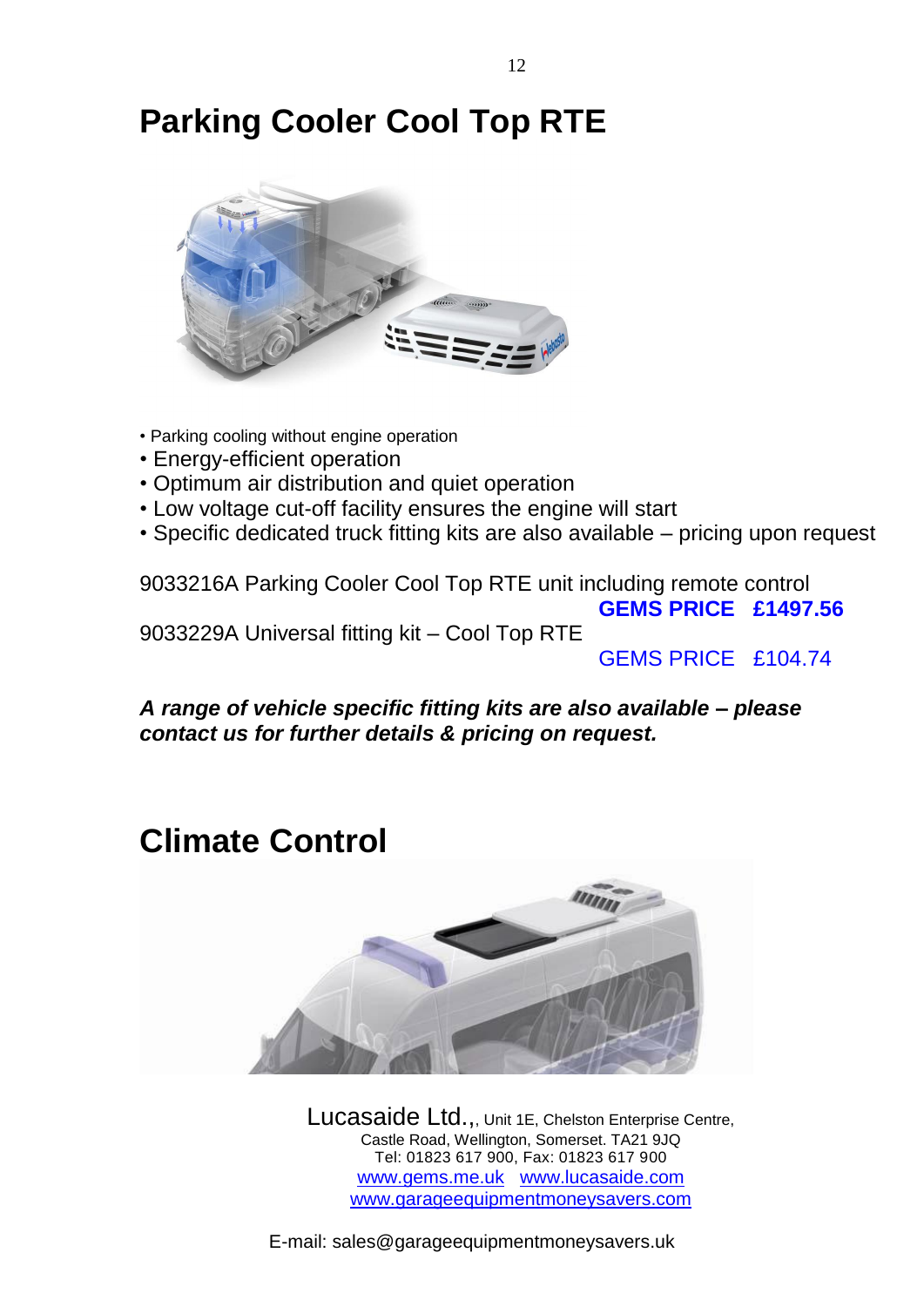

Product Advantages include:

- Unique "Car Style" design
- Simple one button operation
- Plug and play installation
- No external relays

• Pre heat operation (without engine)\* \*requires timer/time delay relay *One button ...*

Applications:

- **Minibus**
- **Accessible Transport Vehicles**
- **Ambulance**
- **Bus and Coach**
- **Custodial Vehicles**
- **Military**

| 4110978A Climate Controller 12v (inc head unit and ECU) | <b>Price £621.29</b> |
|---------------------------------------------------------|----------------------|
| 4111130A Harness set climate control module             | <b>Price £181.63</b> |
| 4111142A Sensor kit climate – Air Top Evo               | <b>Price £40.72</b>  |
| 4111144A Sensor kit climate - Air Top 2000 STC          | <b>Price £46.83</b>  |

# **Thermo Call**

74

9032129A ThermoCall TC4 Entry Price £397.18 9032141A ThermoCall TC4 Advanced Price £500.29 Webasto

Lucasaide Ltd.,, Unit 1E, Chelston Enterprise Centre, Castle Road, Wellington, Somerset. TA21 9JQ Tel: 01823 617 900, Fax: 01823 617 900 www.gems.me.uk www.lucasaide.com www.garageequipmentmoneysavers.com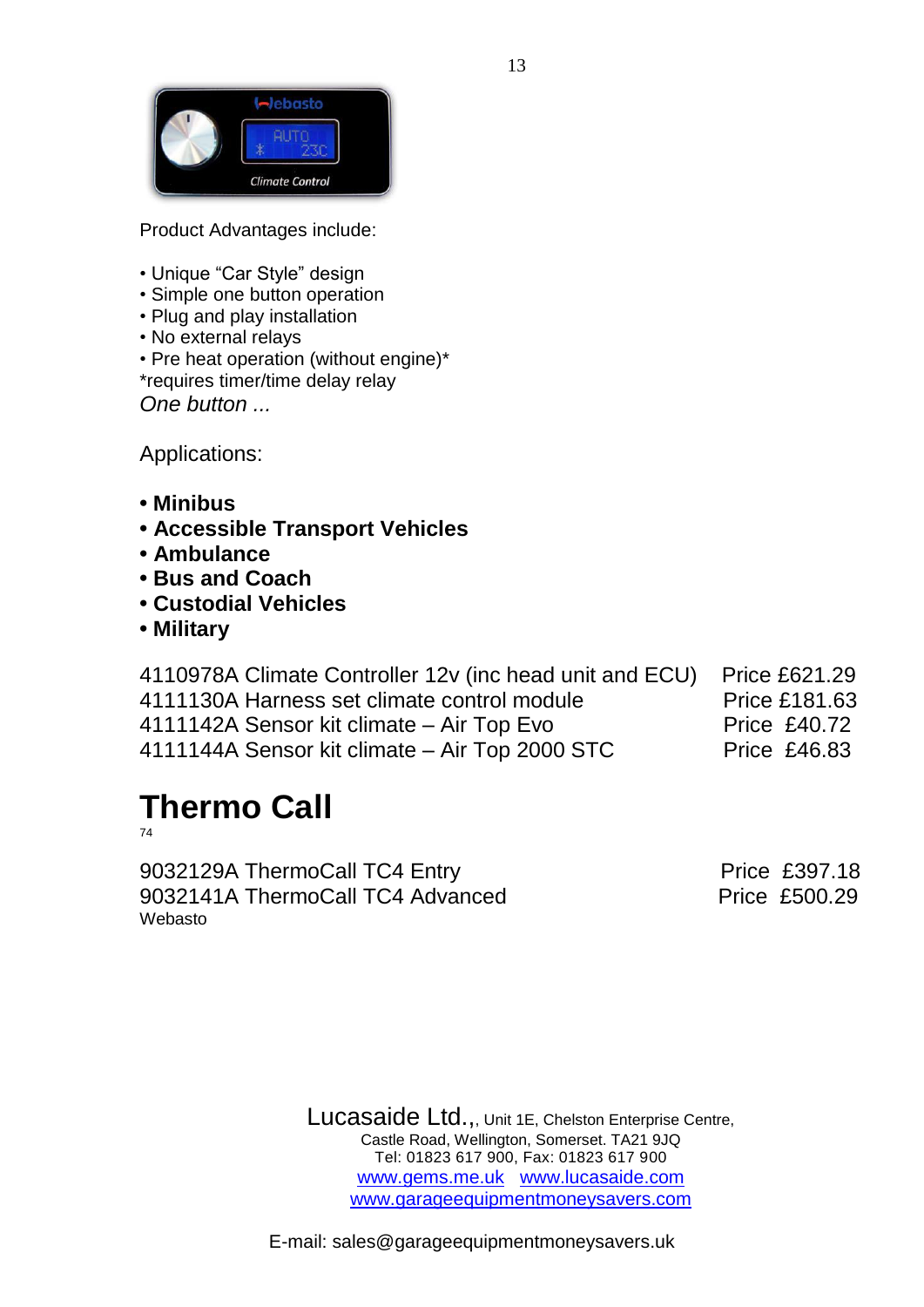## **SmartController & MultiController**





| 9030026C SmartController                                 | <b>Price £65.43</b> |
|----------------------------------------------------------|---------------------|
| 9029784A Unibox for use with SmartController &           |                     |
| MultiController(Air Top 2000 ST & Air Top Evo 3900/5500) |                     |
|                                                          | <b>Price £62.72</b> |
| 9031714A Wiring harness for use with Unibox              |                     |
| (Air Top 2000 ST & Air Top Evo 3900/5500)                | <b>Price £19.91</b> |
| 9029783C MultiController Car                             | <b>Price £90.12</b> |
| 9030911B MultiController Marine/RV (Water Heaters)       | Price £90.12        |
| 9030910C MultiController Marine/RV (Air Top Evo Heaters) | Price £90.12        |
| 9030025C MultiController Commercial Vehicle/HD           | Price £90.12        |
| 9029674B Diagnostic Cable (Smart/MultiController)        | Price £26.84        |
| 9030077A Mounting Plinth (Smart/MultiController)         | Price £10.38        |



## **Marine 7 Day Programmable Timer Kits**

Offers 4 Timer Events per day, seven days a week

- Plug and play
- Supplied with full installation & operating instructions

| 4110556A Marine Dedicated 7 Day Programmable Timer 12v - |                     |                      |
|----------------------------------------------------------|---------------------|----------------------|
| Air Top 2000 ST/STC                                      | <b>Price £98.57</b> |                      |
| 4110555A Marine Dedicated 7 Day Programmable Timer 12v - |                     |                      |
| Air Top Evo 3900 / 5500 & Air Top Evo 40/55              |                     | <b>Price £98.57</b>  |
| 4110551A Marine Dedicated 7 Day Programmable Timer 12v - |                     |                      |
| <b>Thermo Top</b>                                        |                     | <b>Price £98.57</b>  |
| 4110557A Marine Dedicated 7 Day Programmable Timer 12v - |                     |                      |
| Thermo 90 ST/Pro 90                                      |                     | <b>Price £127.10</b> |
|                                                          |                     |                      |

Lucasaide Ltd.,, Unit 1E, Chelston Enterprise Centre, Castle Road, Wellington, Somerset. TA21 9JQ Tel: 01823 617 900, Fax: 01823 617 900 www.gems.me.uk www.lucasaide.com www.garageequipmentmoneysavers.com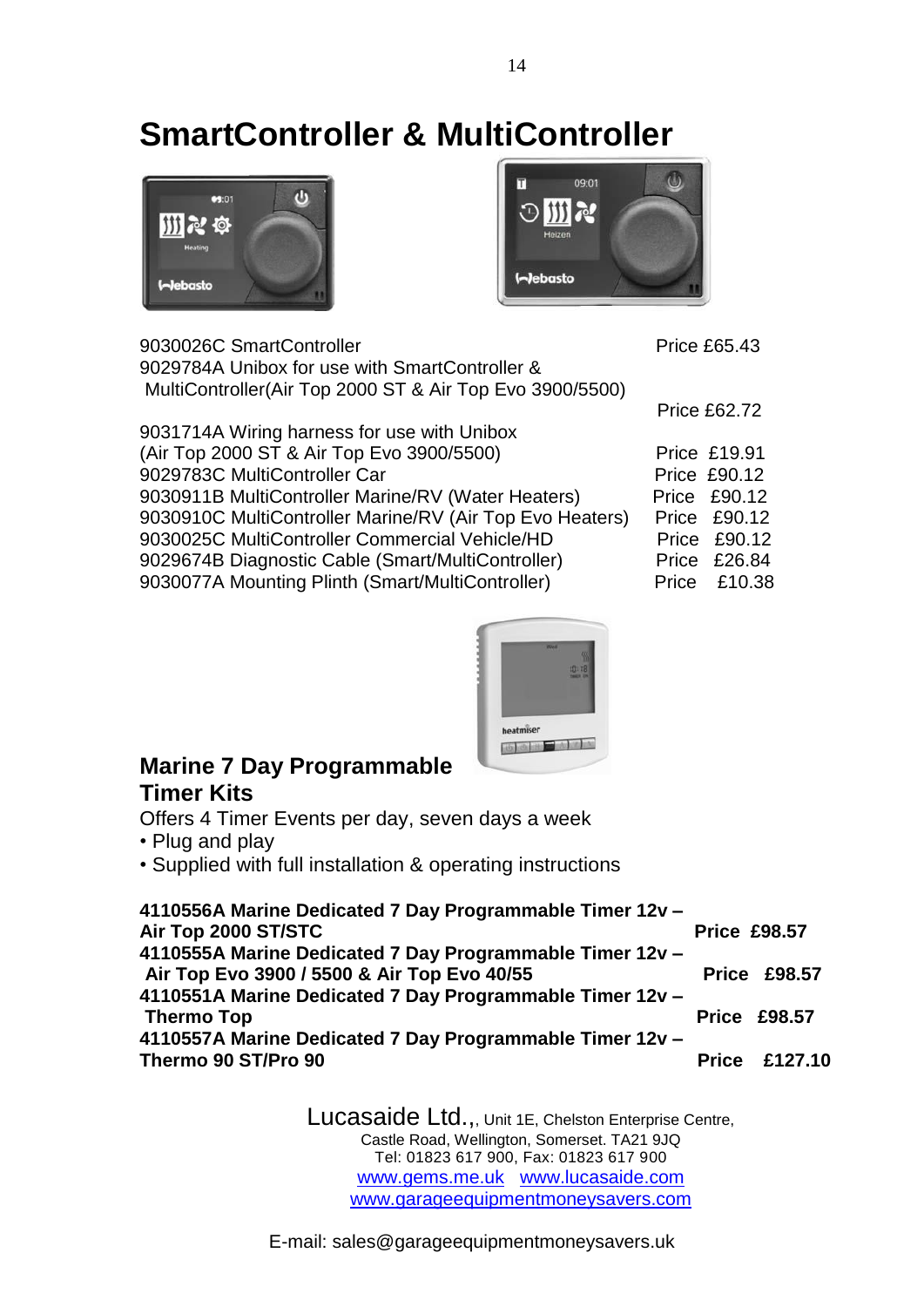

**Diesel Cooker X100**

WA90000B **Diesel** Cooker X100 including universal installation kit £1213.61 **Unit**

EG-Type Approval code GS / Fi /CE : 22159 / 22156 Heating Output Control Range kW 0.9 – 1.9 Fuel Consumption Control Range kg/h 0.074 – 0.156 Rated Voltage V 12 Rated Power Consumption Control Range W 0.3 (with start 8) Heating up time min 3 Fuel Type Diesel EN 590 Maximum temperature cooking field ºC 550 Dimensions (Ceran ® cooking field) LxWxH mm 466x316x50 Dimensions (Ventilation box) LxWxH mm 565x366x172 Weight Kg 9.5 77

## **WA90000B Diesel Cooker X100 including universal installation kit List Price £1213.61 HEMS PRICE £ 999.90 + vat**



**Blower Boxes Florida / Silencio / Hercules range**

**3200679A Florida 5 with control 12v Price £229.07 3200680A Florida 5 with control 24v Control 24v Control 24v Price £229.07 3200681A Florida 5 without control 12v Price £218.15 3200682A Florida 5 without control 24v Price £218.15**

**41T0034 Silencio 2 12v Price £171.92 41S80003A Silencio 2 24v Price £171.92**

> Lucasaide Ltd.,, Unit 1E, Chelston Enterprise Centre, Castle Road, Wellington, Somerset. TA21 9JQ Tel: 01823 617 900, Fax: 01823 617 900 www.gems.me.uk www.lucasaide.com www.garageequipmentmoneysavers.com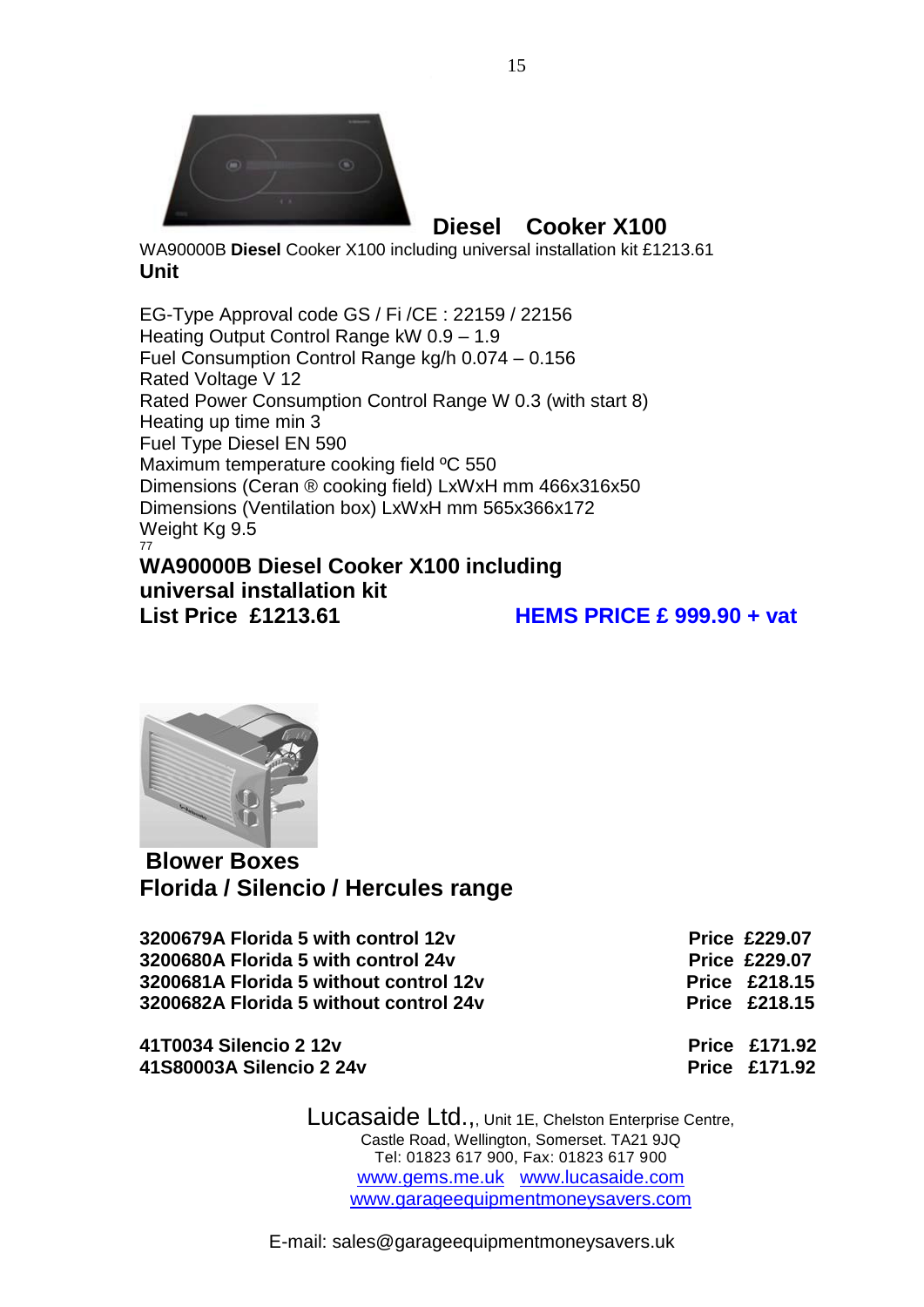| 4111416A Hercules ED4 12v<br>(supplied with 4 x 55mm spigots)<br>41S80011A Hercules ED4 24v                                                                                                                                                                                                                                             |                                                      |                                                  |                      | <b>Price £270.75</b><br><b>Price £270.75</b>                     |
|-----------------------------------------------------------------------------------------------------------------------------------------------------------------------------------------------------------------------------------------------------------------------------------------------------------------------------------------|------------------------------------------------------|--------------------------------------------------|----------------------|------------------------------------------------------------------|
| (supplied with 4 x 55mm spigots)                                                                                                                                                                                                                                                                                                        |                                                      |                                                  |                      |                                                                  |
| <b>Accessories</b><br>41K119A Universal Coolant Hose Kit<br>(inc 7.5m length of 16mm coolant hose, various<br>joiners, t pieces, clips)                                                                                                                                                                                                 |                                                      |                                                  | <b>Price</b>         | £156.28                                                          |
|                                                                                                                                                                                                                                                                                                                                         |                                                      |                                                  |                      |                                                                  |
| 3391288A Automatic Blower Control Kit                                                                                                                                                                                                                                                                                                   |                                                      |                                                  | <b>Price</b>         | £330.51                                                          |
| <b>Blower Boxes</b>                                                                                                                                                                                                                                                                                                                     |                                                      |                                                  |                      |                                                                  |
|                                                                                                                                                                                                                                                                                                                                         | <b>Base Unit</b>                                     | Louvred Grilles (Std Supply)                     | 55mm Straight Outlet |                                                                  |
| <b>Madeira range</b> 55mm Closeable Outlet                                                                                                                                                                                                                                                                                              |                                                      | 45mm 90 Deg Outlet                               | 45mm 45 Deg Outlet   |                                                                  |
| Base Unit<br>55mm Closeable Outlets                                                                                                                                                                                                                                                                                                     | Louvred Grilles (Std Supply)<br>45mm 90 Deg. Outlets | 55mm Straight Outlets<br>45mm 45 Deg. Outlets    |                      |                                                                  |
| 71174550 Madeira 4 12v (supplied<br>with 2 x 90/90 Louvred Grilles as standard)<br>71174552 Madeira 4 24v<br>(supplied with 2 x 90/90 Louvred Grilles as standard)<br>71174554 Madeira 8 12v<br>(supplied with 4 x 90/90 Louvred Grilles as standard)<br>71174556 Madeira 8 24v<br>supplied with 4 x 90/90 Louvred Grilles as standard) |                                                      |                                                  |                      | Price £193.88<br>Price £193.88<br>Price £291.31<br>Price £291.31 |
|                                                                                                                                                                                                                                                                                                                                         |                                                      | LUCASAIDE Ltd Unit 1F Chelston Enternrise Centre |                      |                                                                  |

 $\delta$ di $\alpha$ e Lt $\alpha$ .,, Unit 1E, Chelston Enterprise Centre, Castle Road, Wellington, Somerset. TA21 9JQ Tel: 01823 617 900, Fax: 01823 617 900 www.gems.me.uk www.lucasaide.com www.garageequipmentmoneysavers.com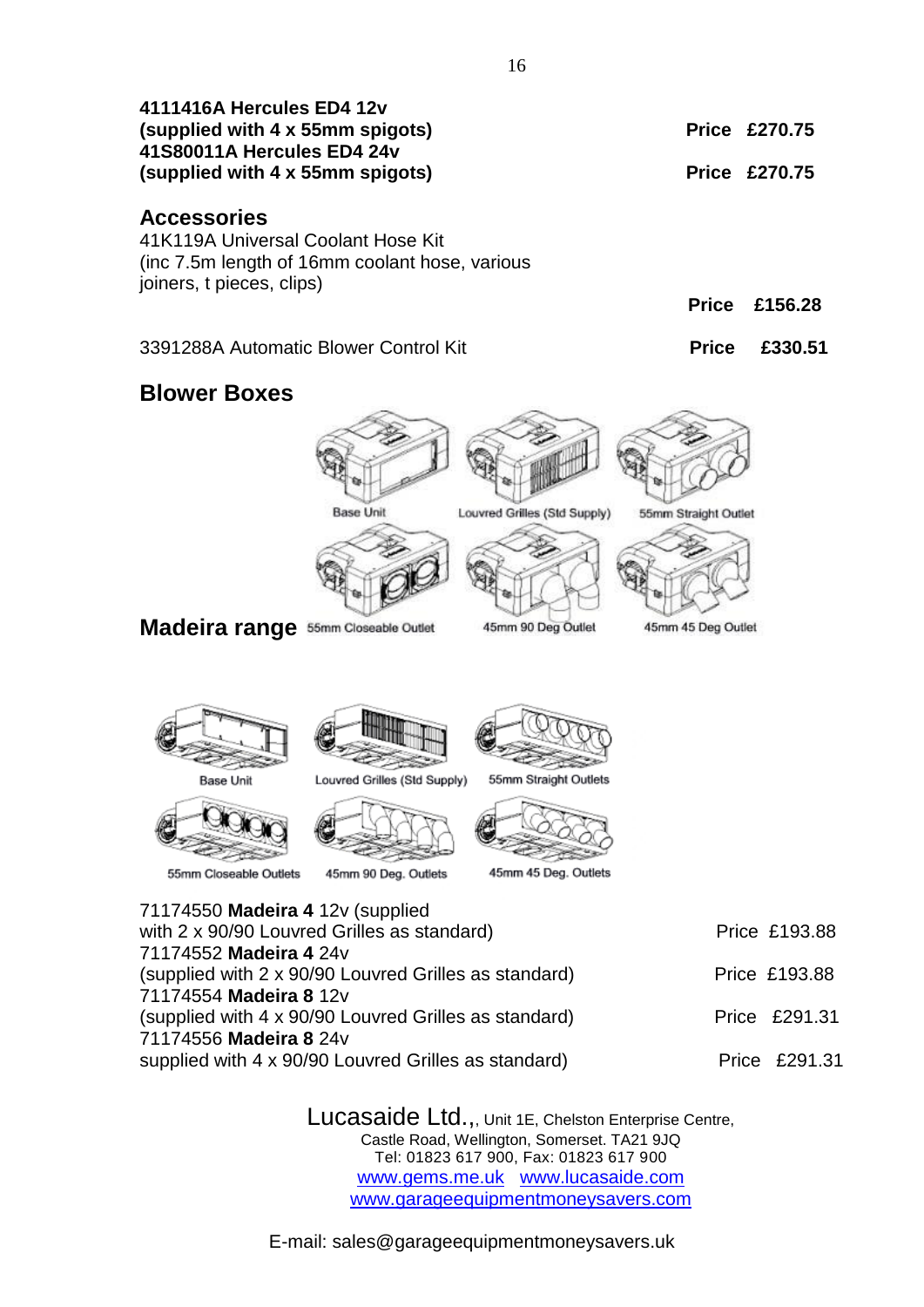

**Thermoduct**

41S70014A 60mm Thermoduct – 750mm length Price £14.07 41S70015A 80mm Thermoduct – 750mm length Price £16.74



**Mini 12v / 240v R.V. Water Heater**

**41S80013B Mini R.V. Water Heater Next Extra Price £398.43** 



**Diesel / Electric Water Heater System**

The system can be connected to a Webasto Thermo Top diesel heater and incorporated into a "wet"

heating system. Heat is produced by active or dynamic heating modules. When connected into a heating

circuit, the mains system can also be used for heating. **Pricing available upon request**

> Lucasaide Ltd.,, Unit 1E, Chelston Enterprise Centre, Castle Road, Wellington, Somerset. TA21 9JQ Tel: 01823 617 900, Fax: 01823 617 900 www.gems.me.uk www.lucasaide.com www.garageequipmentmoneysavers.com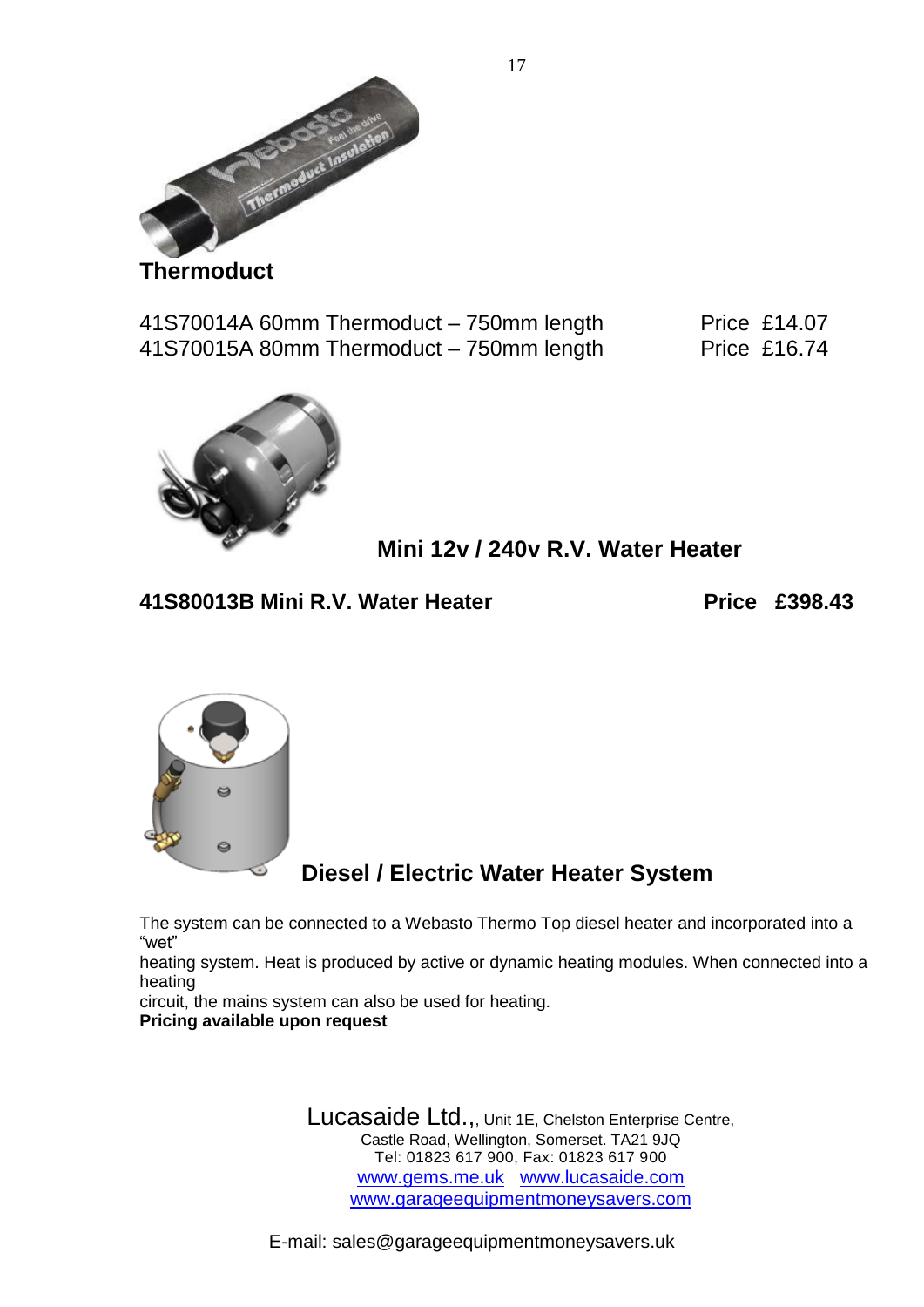

**R.V. Calorifiers**

41S40048A **Horizontal** 10 litre calorifier Price £460.49 4110132A Vertical 10 litre calorifier **Price £460.49** 



## **Extractor Fans**

**411788 EF3 unit with white cover 12v Price £212.14 411789 EF3 unit with white cover 24v Price £212.14**

Lucasaide Ltd.,, Unit 1E, Chelston Enterprise Centre, Castle Road, Wellington, Somerset. TA21 9JQ Tel: 01823 617 900, Fax: 01823 617 900 www.gems.me.uk www.lucasaide.com www.garageequipmentmoneysavers.com